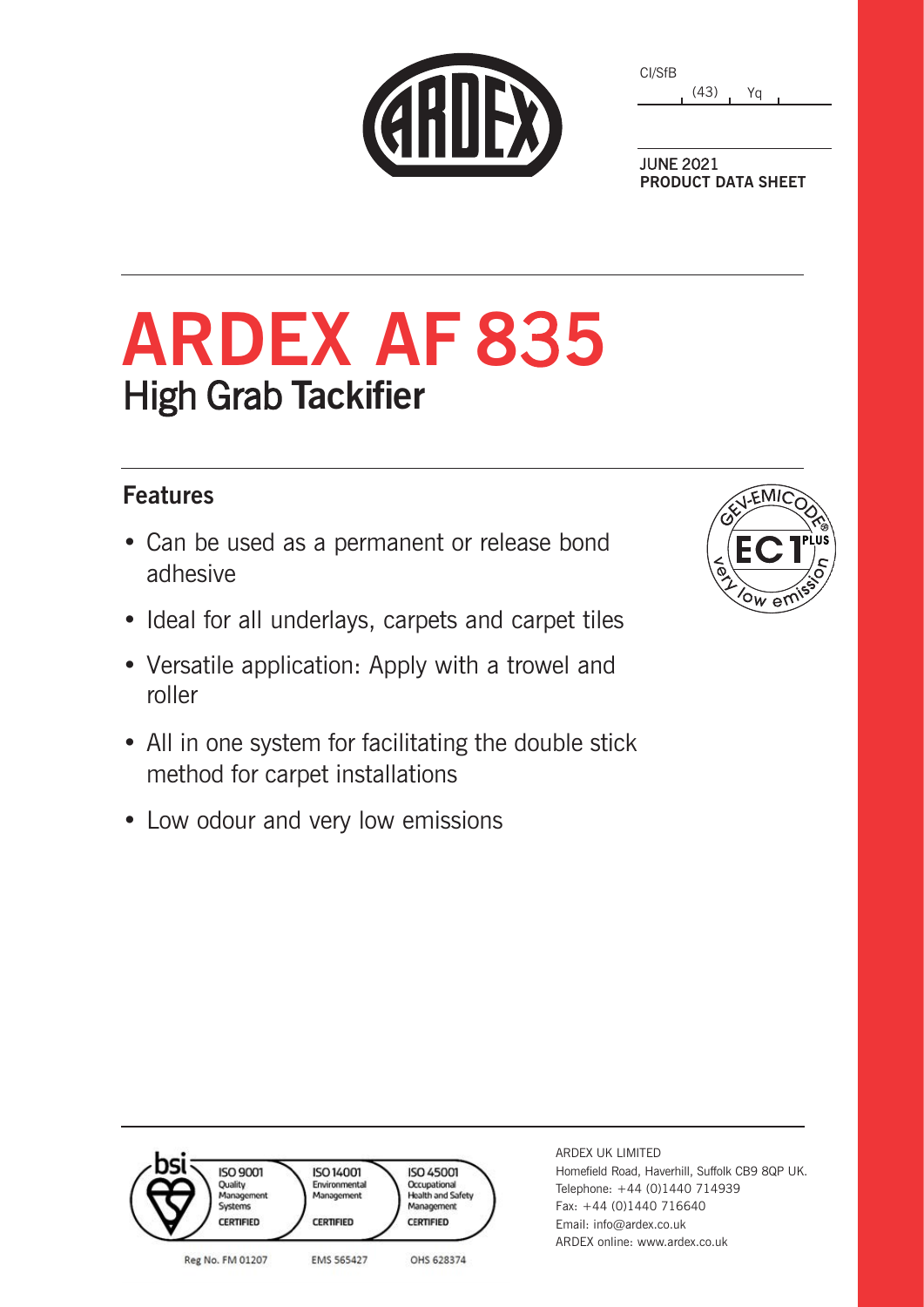## **ARDEX AF 8**3**5** High Grab **Tackifier**

#### **DESCRIPTION**

ARDEX AF 835 is a water-based, extremely low odour, solvent free, acrylic, emulsion-based floorcovering tackifier. ARDEX AF 835 is odourless when dry, and has a short airing time and permanent tack. It is protected from biodegradation and has good resistance to plasticiser migration.

ARDEX AF 835 meets the requirement guidelines for the EMICODE licence 'EC1 PLUS', achieving the lowest possible emission limits.

#### **USE**

ARDEX AF 835 is designed for securing carpet tiles with bitumen, felt, fleece and PVC/PUR backings. It can also be used as a release adhesive for securing carpet underlays using the "double stick" method of adhering broadloom carpets with ARDEX AF 325 Carpet Adhesive.

ARDEX AF 835 can be used with all ARDEX Latex or Water-based Levelling and Smoothing Compounds in both commercial and domestic locations, and is suitable for use with chairs fitted with castor wheels.

#### **PRIMING**

Priming is not required, however, on highly absorbent surfaces it can be advantageous to prime with ARDEX P 51 Priming and Bonding Agent diluted 1:3 with cold, clean water. This will maintain the working time and ensure maximum coverage of the adhesive.

#### **SUBSTRATE PREPARATION**

The subfloor must contain an effective damp proof membrane and be dry, with an equilibrium relative humidity of 75% or below. Where an effective damp proof membrane is absent, or the relative humidity of the subfloor is above 75% RH, consult the ARDEX Moisture Control brochure or contact ARDEX Technical Services for the correct product selection.

The subfloor must be hard, clean, free from barrier materials, sound and smooth in accordance with the relevant clauses of BS 5325 and BS 8204.

Any dust should be removed using suitable vacuum equipment, prior to applying ARDEX AF 835, as it can affect both the coverage and performance of the adhesive.

Uneven subfloors should be levelled with the appropriate ARDEX Latex or Water-Based Levelling and Smoothing Compound e.g. ARDITEX NA or ARDEX K 39.

ARDEX ARDURAPID A 45 Rapid Drying and Hardening Internal Repair Mortar can be used for repairs to the subfloor/stairs etc, up to 50mm thick, in accordance with the product data sheet.

Fabricated underlays such as flooring grade plywood, (SP101) should be installed where required over existing timber bases. Wood-based fabricated underlays should be suitable for the floorcovering and be at the equilibrium moisture content they will have in service at the time they are covered.

#### **MIXING**

ARDEX AF 835 is ready for use, but for optimum performance the adhesive should be thoroughly mixed to ensure the even dispersion of polymers before application.

#### **APPLICATION**

ARDEX AF 835 has an airing time of approximately 35 minutes on non-absorbent surfaces. On absorbent surfaces this airing time is reduced to approximately 20 minutes. Once dry the adhesive will remain workable for up to 24 hours.

The installation area and subfloor should be kept at the appropriate temperature as specified by the floorcovering manufacturer and the relevant clauses of BS 5325.

These temperatures need to be maintained 48 hours prior to installation, during installation, and 48 hours after installation.'

#### **TACKIFIFR**

ARDEX AF 835 should be applied evenly to the suitably prepared substrate using a short to medium pile or foam roller, and allowed to fully dry to a transparent film before placing any floorcoverings or carpet underlays. Placing textiles/ underlays in to the wet adhesive will create a permanent bond and removal will not be possible.

Remove any air pockets with a cork board or rubbing tool whilst the adhesive is still wet, and roll the floorcovering with a 68kg roller and/or a smoothing tool if required.

After installation of the floorcovering/carpet underlay, removal and replacement is possible repeatedly, whilst the adhesive is still tacky. Avoid dust contamination of the adhesive bed when removing floorcoverings.

#### APPLICATION - DOUBLE STICK METHOD

To fix the underlay apply ARDEX AF 835 to a clean prepared substrate using a medium pile roller. Highly absorbent subfloors may require priming with ARDEX P 51 diluted 1 part primer to 3 parts water and applied to the sub floor and allowed to dry. Always follow the underlay manufacturers installation instructions. Once secured adhere the carpet using ARDEX AF 835 in accordance with the carpet manufacturers installation instructions, using the appropriate trowel serration, normally a B1.

When ARDEX AF 835 is applied to raised access floors, avoid getting any adhesive between the joints of individual panels. If necessary, seal the joints between raised access panels with masking tape before application of the adhesive. When applying adhesive onto the substrate, ensure that any adhesive which is surplus to requirements, and has been moved across the subfloor, is not placed back into the container. It should be placed into an alternative container for safe, easy disposal. This will avoid possible contamination issues.

#### **UNDERFLOOR HEATING**

Underfloor heating systems should be commissioned in accordance with the heating manufacturer's instructions; if comment cannot be found then the guidance given in BS 5325 and BS 8204 should be followed.

Thermal cycling of the subfloor will require raising the temperature of the substrate slowly, usually 5°C a day, to full operating temperature, held for a defined period, and slowly brought back down, usually 5°C a day, so that any shrinkage that is likely to take place occurs before the floorcovering is installed.

If moisture tests are required to verify the relative humidity of the substrate, the underfloor heating system should be switched off for 48 hours prior to testing.

If moisture testing is not required, or after the tests are completed, the heating system should be stabilised to room temperature, but not below 15°C, before installing the floorcovering.

The surface of the substrate can then be repaired/smoothed with the appropriate ARDEX product and allowed to dry.

The floorcovering should be allowed toacclimatise to the substrate temperature before installation with ARDEX AF 835.

After installation allow at least 48 hours of constant temperature for the adhesive to properly cure, before slowly increasing the temperature up to the normal operating temperature of the area.

#### HIGH TEMPERATURE

ARDEX AF 835 is suitable for use over underfloor heating systems and is classified as high temperature resistant. The surface floor temperature must not exceed 30°C. Consult the floorcovering manufacturer for detailed guidance.

For areas subjected to prolonged or extreme solar gain, such as southerly facing aspects, consider the use of ARDEX AF 2575 or ARDEX AF 2525 Heavy Duty Adhesives.